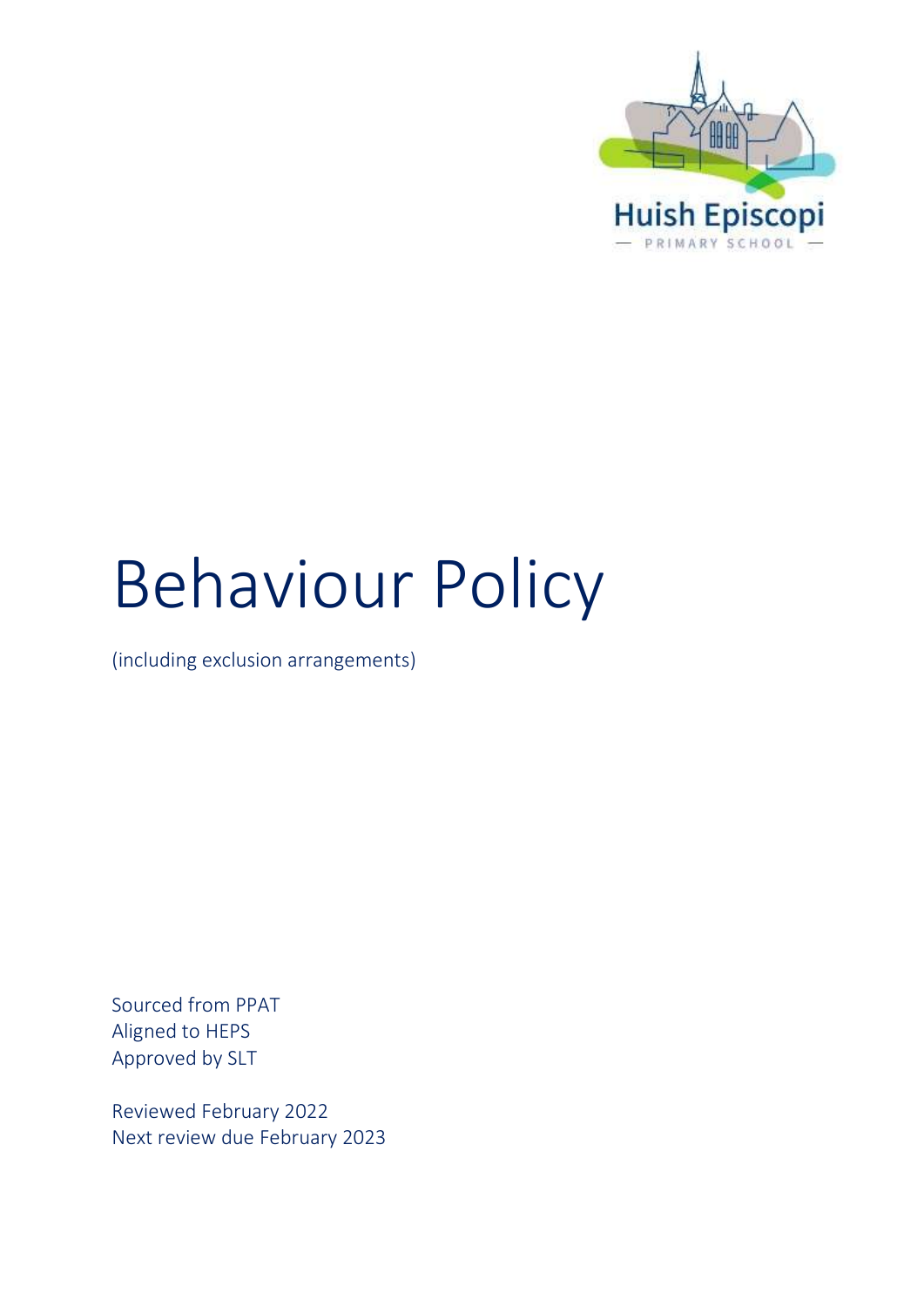

## Behaviour Policy

## Rationale

We seek to ensure that all our children learn and thrive in an environment completely free from the distraction or fear of intimidation by others. Values such as honesty, compassion, respect, and tolerance are key to our school.

As a school we feel it is important to promote a caring and supportive environment to enable all members of our school community to feel secure and respected. We believe that the development of personal qualities and social skills, and the fostering of socially acceptable behaviour, are an integral aspect of the life of our school. This vision is supported by our curriculum content in all lessons but particularly through Personal, Social, Health Education (PSHE).

All of us make wrong choices at times, but it is our intention that these situations occur only occasionally, and not around the same point of learning for the same pupil more than once.

## Aims

At the beginning of each school year, each class makes their own class charter. This ensures that pupil voice is at the forefront of behaviour in our school. Although the charters are unique to each class and each year group, they all follow a similar theme. Here is an example of a charter from Year 2 last year:

- We show respect through kind words and actions
- We feel safe and help others feel safe
- We play fairly and are equally kind to everyone
- We take good care of our school and the environment
- We listen carefully in class and walk quietly and sensibly in the corridors
- We try our hardest with our learning
- We are friendly to everyone
- We make our families proud.

## Incentives to positive behaviour

We believe that intrinsic motivation is the best reward. Intrinsic motivation means that we engage in a behaviour because it is personally rewarding, not for an external reward. Examples of these might be:

- Pride in good work or a kind deed
- Having good friendships
- Learning something new
- Feelings of respect from adults and children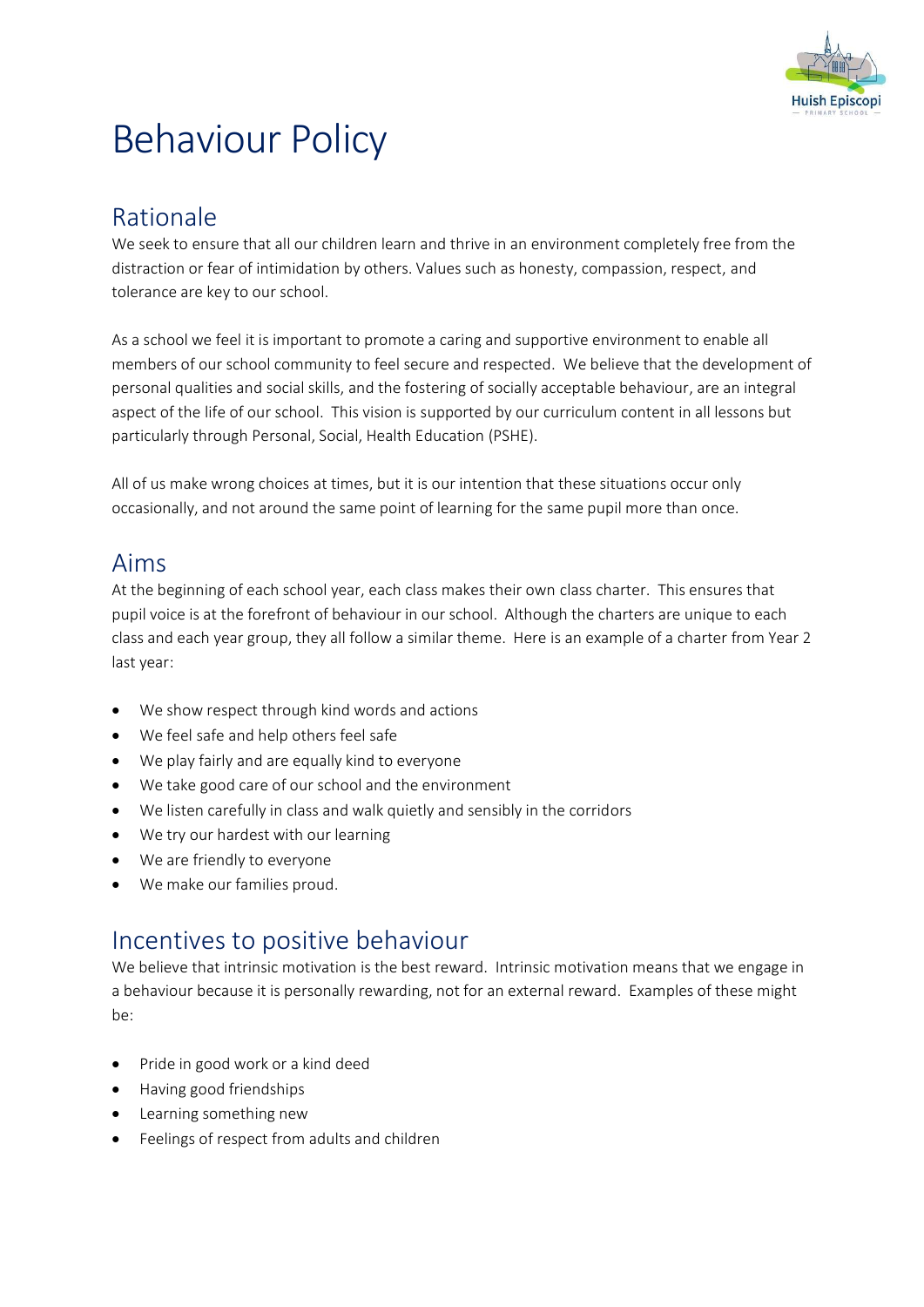- Feelings of accomplishment especially after having faced a challenge
- Being a positive role model
- Feeling progress

Whilst intrinsic motivation is important, we also recognise that a reward system has great value. We know that every child will shine in some way and that these elements deserve to be captured and celebrated. These rewards come in many forms:

- Non-verbal praise such as a smile, pat on the back, applause etc
- Verbal praise as simple as 'That was kind.' to 'I really liked what you did there, that's a great technique with your brush, just the correct amount of pressure.'
- A child being asked to share work or a kind deed with another adult in school
- A child being asked to share their work or a kind deed with the Headteacher in her study and receiving a 'Headteacher sticker'
- Children who read five or more times a week are awarded a coin for the 'Sparkle Jar'. At the end of each half term, the children drawn out of this jar are awarded with a book from a vast array of new and exciting titles
- Children are rewarded for becoming 'Word Millionaires' with a certificate presented in the Celebration Assembly
- Children are rewarded for their spelling efforts with certificates in Celebration Assembly
- Children who make substantial progress or achieve great results in times tables have a post card sent home by the Headteacher
- For EYFS and Key Stage 1 children, a 'Move-up' chart is used in classrooms. This means that good work and behaviour is recognised in a very visual manner relevant to the year group. The chart is moved to neutral each evening ready for the next day
- House points are awarded for a small but exceptional act of good work through progress/ achievement or kind behaviour. All children in all year groups have this system. House points are counted at the end of each half term with the winning team earning a mufti day the following half term
- Golden tickets are awarded for a considerable and exceptional act of good work through progress/achievement or kind behaviour. These are awarded in our celebration assemblies each Friday and are sent home with the child in question.

The elements we don't do as a school are almost as important as those we do undertake. For example, we don't

- Display and promote the neatest, prettiest or most precise work on the walls. Everyone has their work displayed and we display it all with pride
- Favour academic achievements alone. Social, emotional, sporting and academic behaviour is all rewarded through all of our behaviour reward systems equally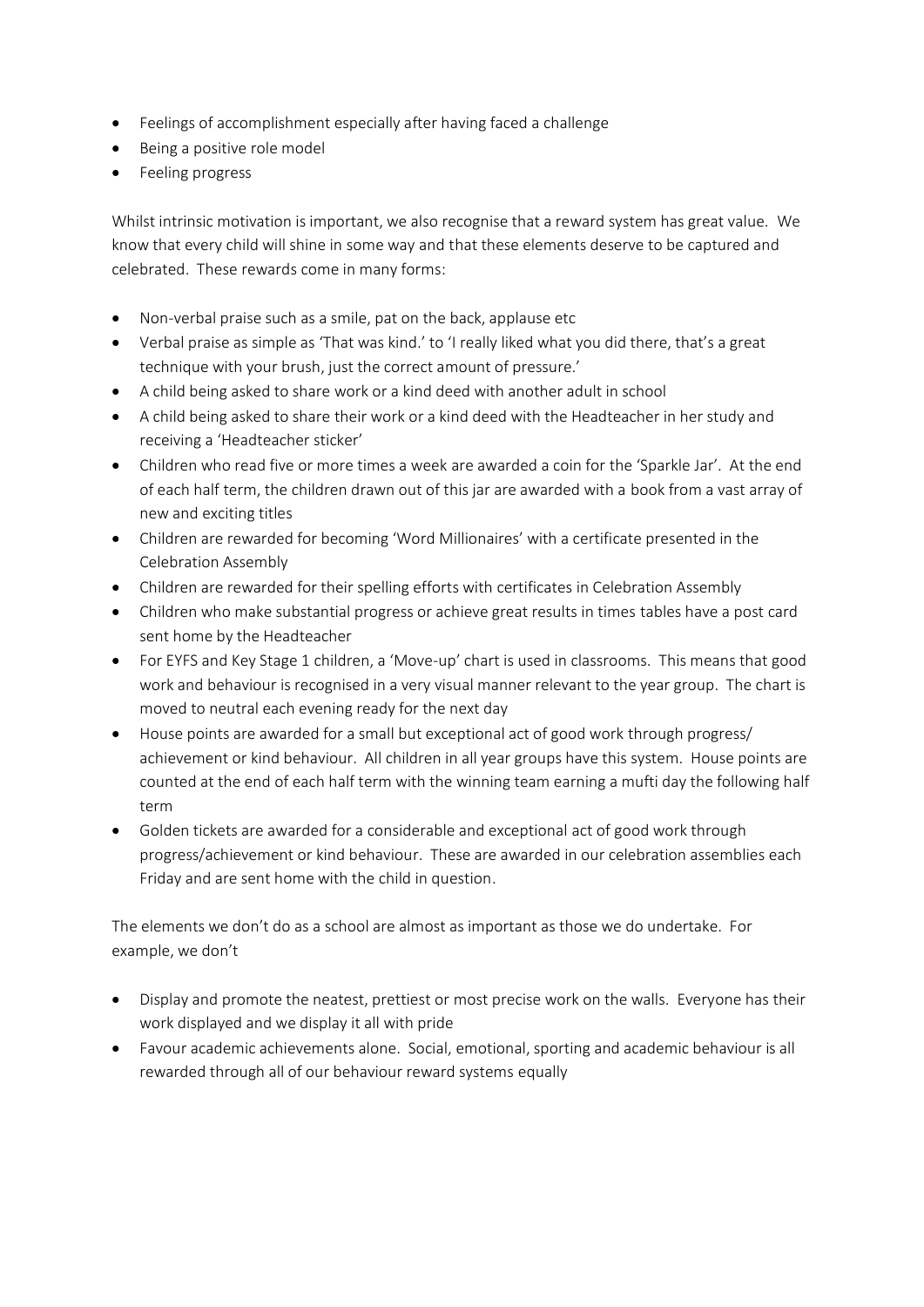## Discouraging Unacceptable Behaviour and Restorative Justice

It is important we understand negative behaviour in context and permit an opportunity for a child to make amends before resorting to applying sanctions. We will endeavour to:

- Understand the exact circumstances of the event where possible
- Understand what may have triggered this behaviour (consider SEND and safeguarding profile)
- Talk about the feelings of both parties or all those involved
- Give an opportunity for the child to reflect on their actions
- Give an opportunity for the child to put it right
- Talk about future circumstances where this may happen again and averting actions to take
- Discuss with the child how this will be relayed to parents or carers if this is necessary

Unfortunately, on occasions it will be necessary to sanction negative behaviour. We ensure that when doing so, we commit to the following:

- We do not criticise the child; we discuss the behaviour
- We never embarrass or humiliate the child
- We listen carefully and attentively without bias to all parties involved
- We approach any discussion with a pastoral focus knowing that children will almost always regret their actions immediately
- We give children an opportunity to think about their actions before discussing sanctions
- We explain the consequences, sanctions or actions to children and allow each child to respond through pupil voice

## Sanctions

For unacceptable behaviour, the following sequence will be used.

- 1. Praise given to the children who are showing appropriate behaviour at all times
- If this doesn't rectify behaviour  $\downarrow$
- 2. Non-verbal signal or shake of the head, look etc the aim being to cause as little disruption as possible to learning.
- If this doesn't rectify behaviour  $\downarrow$
- 3. Verbal a reminder of the behaviour expectation directly related to the negative behaviour and what needs to happen to put the situation right to avoid possible sanctions
- If this doesn't rectify behaviour  $\downarrow$
- 4. Miss a break or lunch time. Notification to parents or carers following this event and recorded on MyConcern
- If this doesn't rectify behaviour  $\downarrow$
- 5. If a child continues to misbehave, the child will be referred to the Headteacher. Notification to parents or carers following this event and recorded on MyConcern.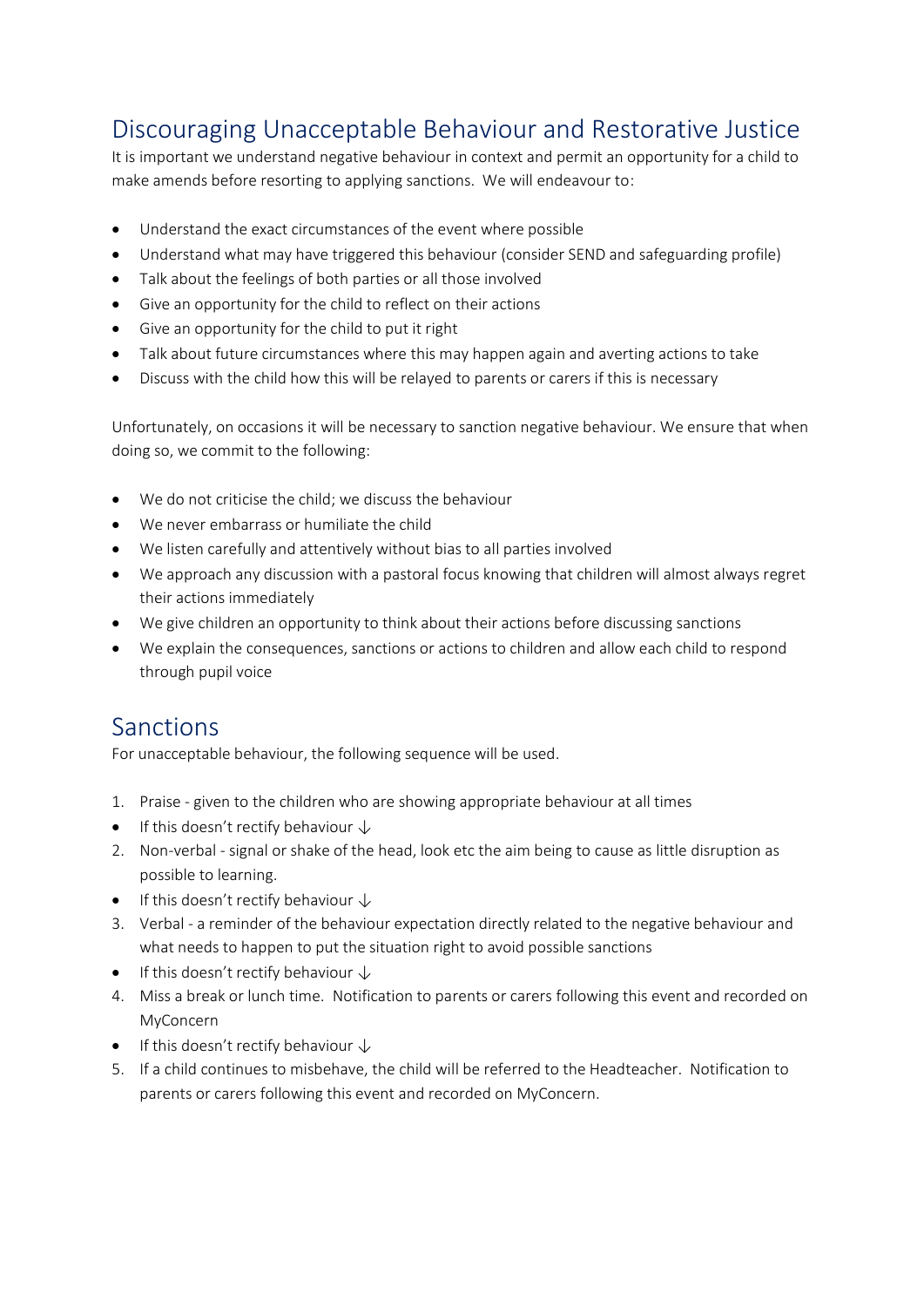For serious incidents and or persistent misbehaviour, the Headteacher will already by involved. Some behaviour may be so serious that the Headteacher or senior member of staff and parents are immediately involved. Behaviour such as:

- o Peer on peer abuse
- o Defiance/ use of bad language
- o Damaging school or others' property
- o Assaulting a member of staff verbal or physical
- o Fighting
- o Leaving the school grounds without permission
- o Behaviour which causes an accident/ Health and Safety issue

Where an incident has not been witnessed by an adult, children are asked to explain what has happened from their own perspective; this sometimes may be through a written account. This enables staff to take appropriate action.

At this stage the parents will be contacted as exclusion (fixed term or permanent) may be necessary. Children may be excluded from planned visits due to their behaviour as Health and Safety may be jeopardised by erratic or poor behaviour.

The Headteacher may decide upon an internal exclusion where the child works away from the class for a set period of time. The child may need to be placed on the following Disciplinary Code:

- 1. An interview with the child and another member of staff will be held in a one-to-one situation, away from everyone else, which may result in an interview with the Teacher, the parents and the child.
- 2. An interview between the Senior Leader and the parents of the child. This may result in a written reporting system which will involve the parents. The length of time for these reports will be negotiable.
- 3. If all the above measures fail, then the Senior Leader, in consultation with the Governors, Local Education Authority and outside agencies, will apply a fixed term or permanent exclusion.

## Exclusion arrangements

#### Pupil exclusion from school – administering the process

Our exclusion arrangements are conducted in full accordance with the Equality Act 2010. If the Headteacher is satisfied that a pupil has committed a disciplinary offence, and the pupil is being removed from the school site for that reason, the formal exclusion process comes into operation.

Only the Head teacher (or in their absence the acting Headteacher) can exclude a pupil. The decision to exclude should only be taken after careful consideration of all the relevant facts and circumstances.

#### The Exclusion Process

• The child is removed from any area where he/she could harm him/herself or others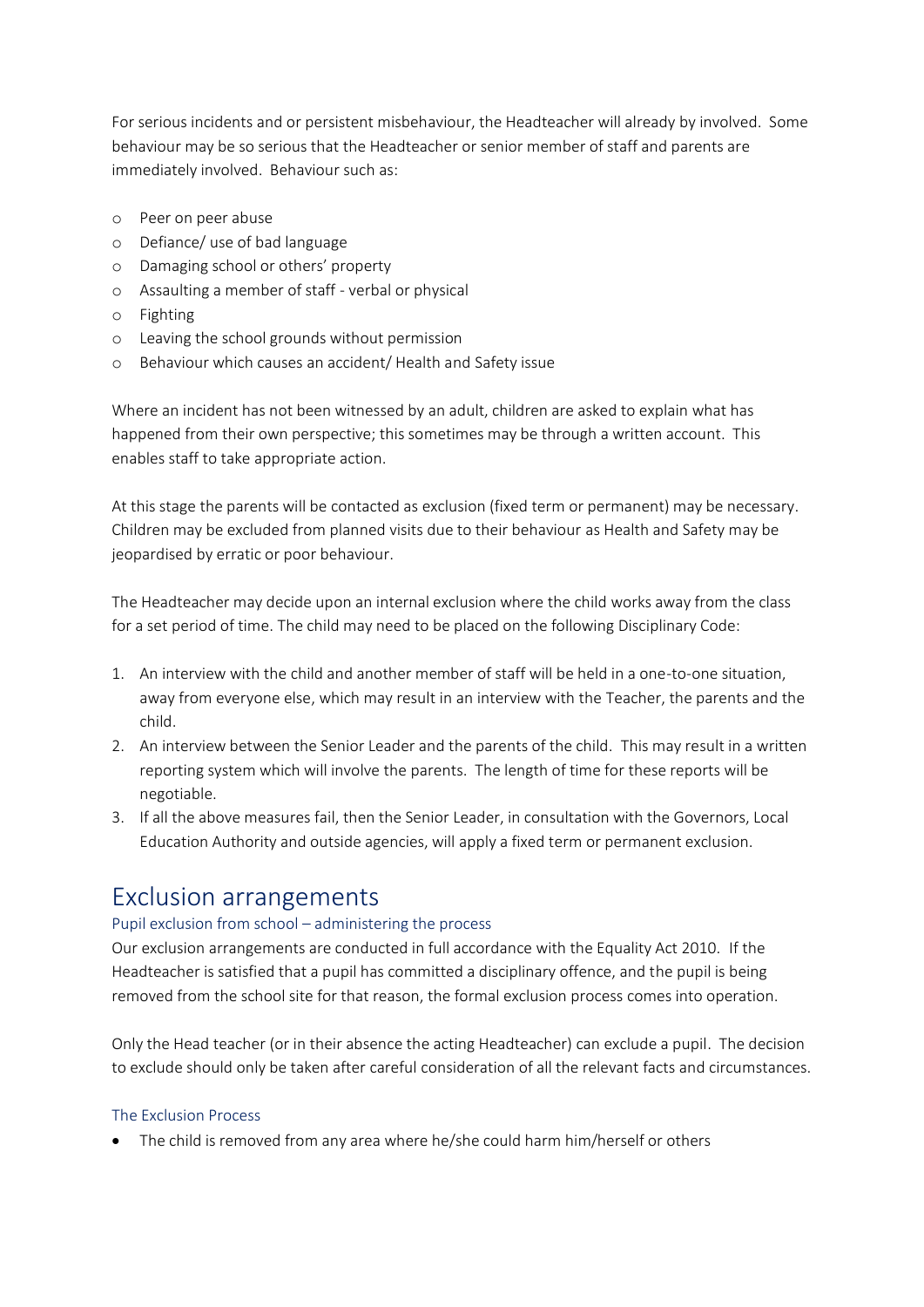- Parents or Guardians are contacted, given a brief explanation of the difficulties and notified that they must collect their child from school either immediately or at a fixed time. The length of the intended exclusion is clearly stated verbally to the Parents or Guardians
- The School Office will prepare and send the formal exclusion letter to parents (SIMS)
- The School has a duty to provide education during a fixed-term exclusion. Work will be prepared and sent home by the child's Teacher
- On the child's return to school, the Headteacher (or in their absence the acting Headteacher) will meet with the child and the parents or carers to discuss re-entry to the school and establish the need for appropriate behaviour in reference to the Behaviour Policy.

#### Pastoral Support Plan (PSP)

After a fixed term exclusion, a PSP will be considered by the Senior Leadership team. A PSP plan is for children who are at risk of further FTEs or permanent exclusion.

#### The School's Obligation

Fixed period exclusions totalling 5 or fewer days or 10 or fewer lunchtimes or half days must be reported for monitoring purposes to the Local Governing Body (LGB).

Where a pupil is given a fixed period exclusion of a duration of six days or longer, the school has a duty to arrange suitable full-time educational provision from and including the sixth school day of exclusion. This would happen in consultation with the Support Services.

#### Fixed Period Exclusion of 15+ days

The Clerk should secure from the Headteacher the following:

- PSP or IEP
- Log of incidents
- Copy of any professional reports
- Any other relevant information
- School assessment test results
- Most recent school report
- If KS1, Foundation Profile, School Entry Plan, Boxall Profile

The Clerk must then check the availability of the Headteacher, relevant LGB and Parents or carers for the review meeting. This must take place between the 6th and 15th school day following notification from the Headteacher. The meeting should be at a time and place convenient to all parties.

#### Witness Statements

The Head teacher should, where appropriate, keep written records of the actions taken, including any interview with the pupil concerned.

#### Permanent Exclusion

When a permanent exclusion is notified to the LGB, the Clerk must secure the following information from the Headteacher: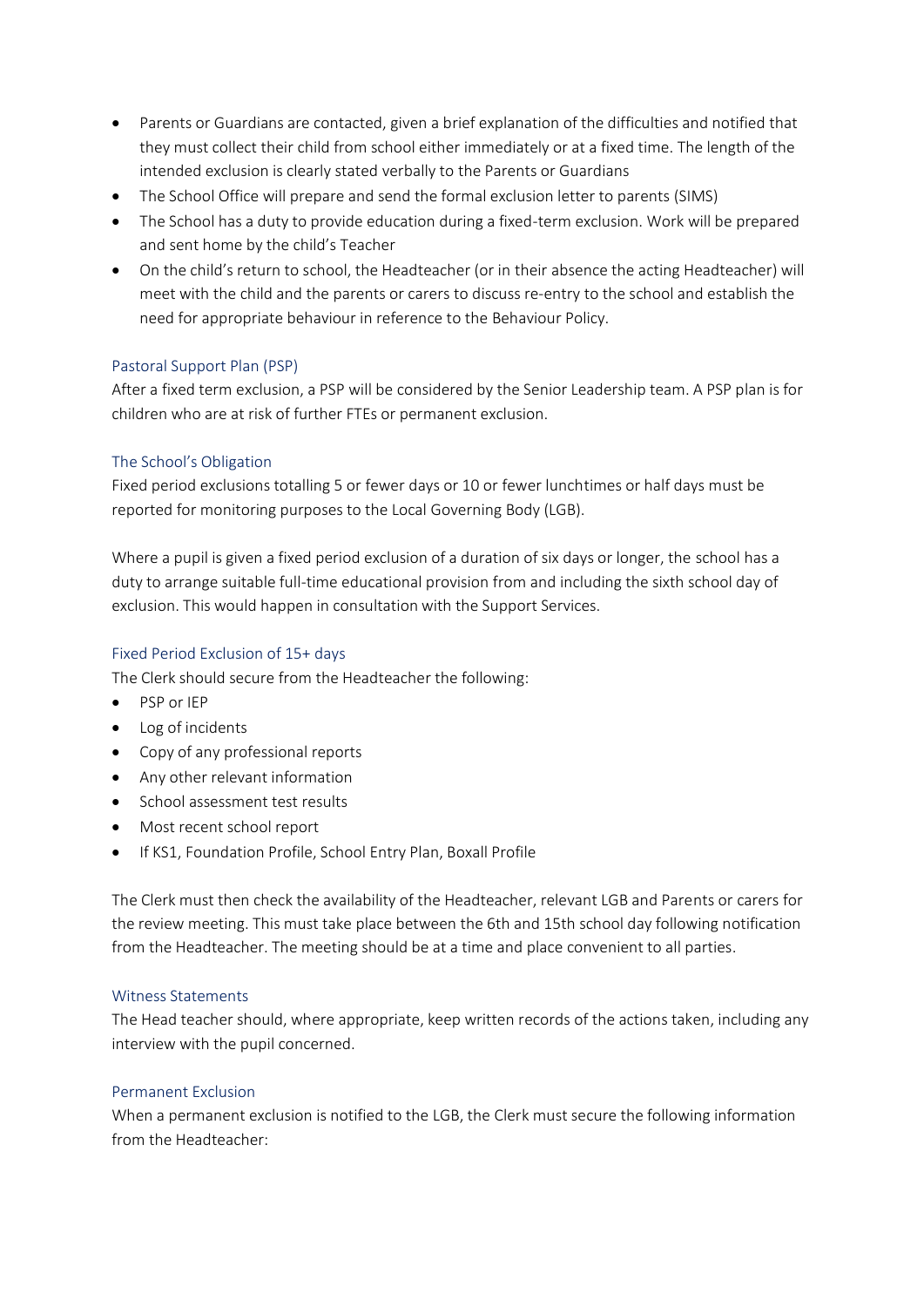- Any information in support of the decision to exclude
- A summary of the strategies and interventions used to try to prevent permanent exclusion
- Copies of PSP and IEPs for the pupil over the past 12 months
- A log of incidents
- Attendance record
- Copies of reports from the Support Services
- Behaviour/Discipline Policy
- School assessment results
- Copy of the most recent School report
- If the pupil is in KS1, information from Foundation Profile, School Entry Plan, Boxall Profile
- Relevant information about the pupil's home circumstances
- Relevant information regarding SEN, disability or medical conditions
- Witness statements

The Clerk must then check the availability of the Headteacher, relevant LGB and parents or carers for the review meeting. This must take place between the 6th and 15th school day following notification from the Headteacher. The meeting should be at a time and place convenient to all parties.

The Clerk will collate and forward the information to the LA where a Pupil Support Casework Officer will be allocated.

#### Governors Duty – Permanent Exclusion

The LGB will comply with the statutory time limits. They may ask the Trust for advice but must make their decision alone. A note of the LGB's views on the exclusion will be placed on the Pupil's School Record with copies of the relevant papers. The Clerk will take detailed minutes, bearing in mind the parental right to appeal. A copy will be required if this goes to Independent Appeal.

The LGB will inform the Parent and Headteacher of its decision in writing no more than one day from the hearing, stating the reasons.

The LGB will not attach conditions to any direction it may give to the Headteacher to reinstate the pupil.

Where the LGB decides to uphold the permanent exclusion, its letter to the parent or carers will include the following information:

- The reason for the decision
- Their right to appeal to an Independent Appeal Panel, together with the name and address of the person to whom any notice to appeal should be sent
- The date by which the appeal should be lodged
- That any notice of appeal must set out grounds on which the appeal is made
- That any claim on grounds of disability discrimination can also be set out in the notice of appeal

#### Children Beyond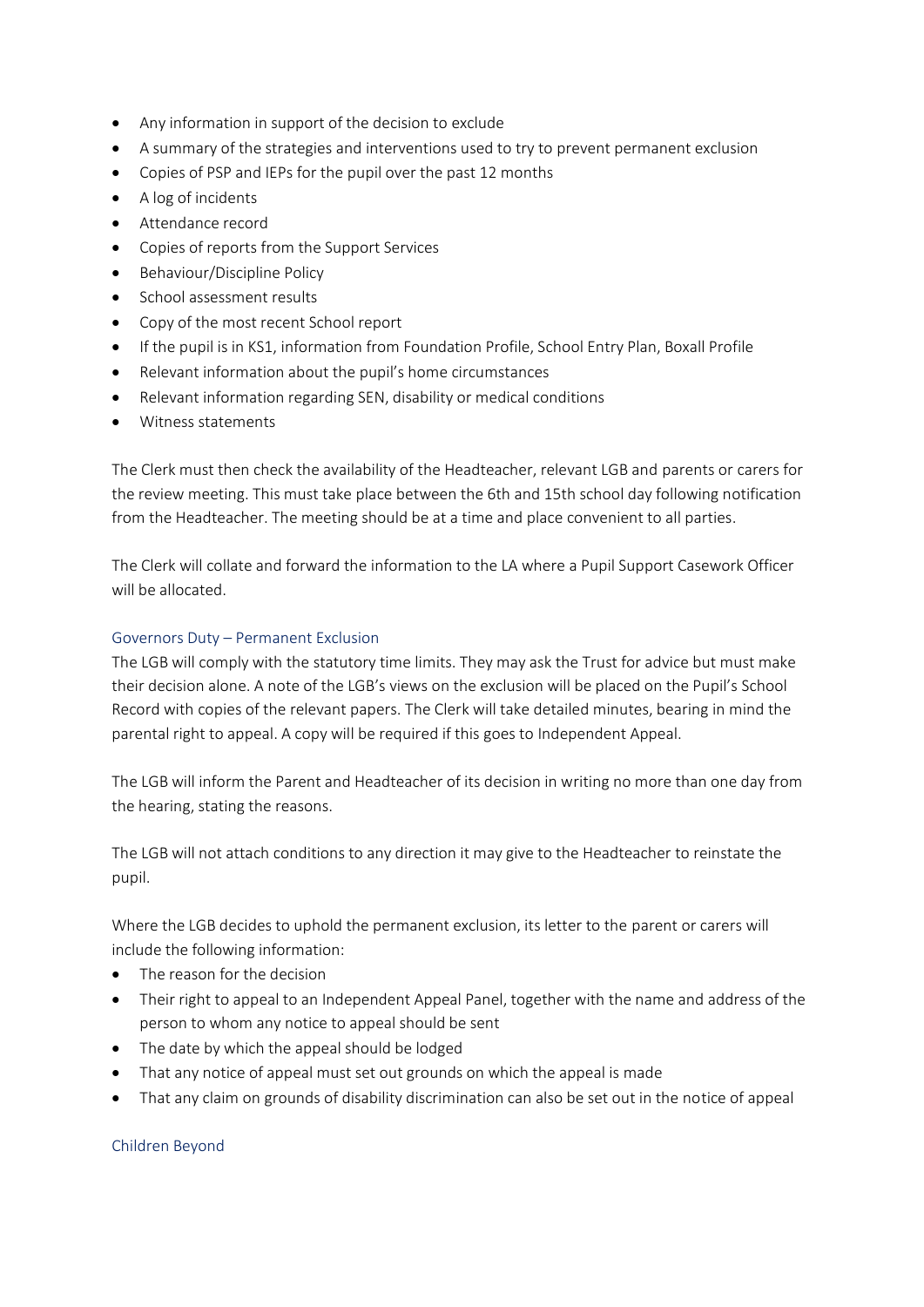Occasionally some children may be beyond normal incentives and sanctions. Their behaviour may stem from physical or emotional needs which are not being met. They may be very unhappy and have a low self-esteem. In cases like this the SENCo will be involved as well as the Behaviour Support agency. His/her parents will be involved in agreeing the Individual Behaviour Plan, which will be consistent with the principles and practices within this policy.

#### **Conclusion**

The Behaviour Policy has been written in order that we can manage the behaviour in our school in the best possible way and for the good of all who work in the school whether staff or pupils. If it is to be effective everyone must use it with confidence and consistency. Throughout, it is the principle of always promoting good behaviour that will apply.